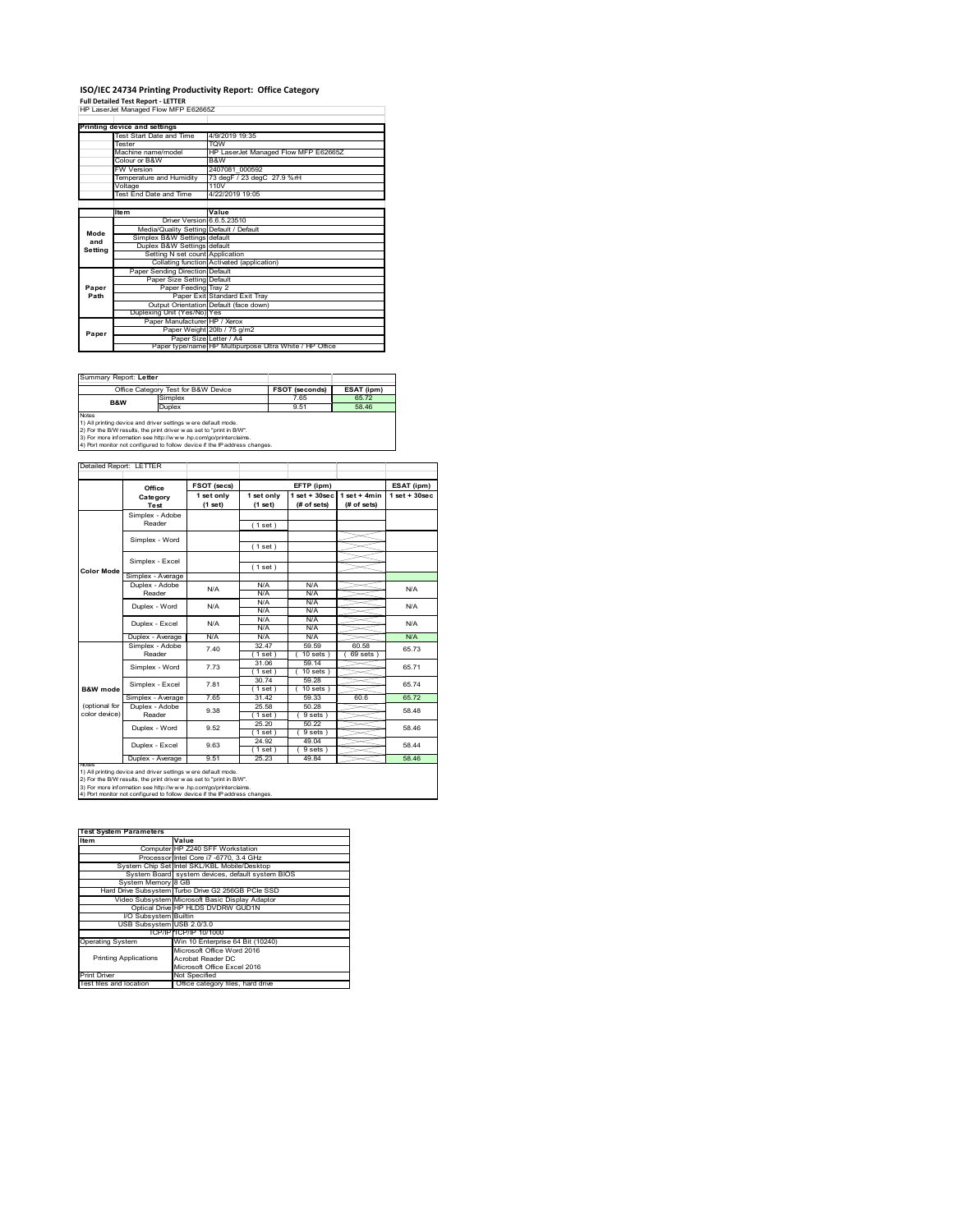## **ISO/IEC 24734 Printing Productivity Report: Office Category**

**Full Detailed Test Report ‐ A4** HP LaserJet Managed Flow MFP E62665Z

|         | Printing device and settings            |                                                         |
|---------|-----------------------------------------|---------------------------------------------------------|
|         | Test Start Date and Time                | 4/9/2019 19:35                                          |
|         | <b>Tester</b>                           | <b>TOW</b>                                              |
|         | Machine name/model                      | HP LaserJet Managed Flow MFP E62665Z                    |
|         | Colour or B&W                           | B&W                                                     |
|         | <b>FW Version</b>                       | 2407081 000592                                          |
|         | Temperature and Humidity                | 73 degF / 23 degC 27.9 %rH                              |
|         | Voltage                                 | 110V                                                    |
|         | <b>Test End Date and Time</b>           | 4/22/2019 19:05                                         |
|         |                                         |                                                         |
|         | Item                                    | Value                                                   |
|         | Driver Version 6.6.5.23510              |                                                         |
| Mode    | Media/Quality Setting Default / Default |                                                         |
| and     | Simplex B&W Settings default            |                                                         |
| Settina | Duplex B&W Settings default             |                                                         |
|         | Setting N set count Application         |                                                         |
|         |                                         | Collating function Activated (application)              |
|         | Paper Sending Direction Default         |                                                         |
|         | Paper Size Setting Default              |                                                         |
| Paper   | Paper Feeding Tray 2                    |                                                         |
| Path    |                                         | Paper Exit Standard Exit Tray                           |
|         |                                         | Output Orientation Default (face down)                  |
|         | Duplexing Unit (Yes/No) Yes             |                                                         |
|         | Paper Manufacturer HP / Xerox           |                                                         |
| Paper   |                                         | Paper Weight 20lb / 75 g/m2                             |
|         | Paper Size Letter / A4                  |                                                         |
|         |                                         | Paper type/name HP Multipurpose Ultra White / HP Office |

| Summary Report: A4 |                                                                                                                                                                                                                                                                                       |                       |            |
|--------------------|---------------------------------------------------------------------------------------------------------------------------------------------------------------------------------------------------------------------------------------------------------------------------------------|-----------------------|------------|
|                    | Office Category Test for B&W Device                                                                                                                                                                                                                                                   | <b>FSOT (seconds)</b> | ESAT (ipm) |
| <b>B&amp;W</b>     | Simplex                                                                                                                                                                                                                                                                               | 7.85                  | 62.03      |
|                    | Duplex                                                                                                                                                                                                                                                                                | 10.09                 | 5578       |
| <b>Notes</b>       | 1) All printing device and driver settings were default mode.<br>2) For the B/W results, the print driver was set to "print in B/W".<br>3) For more information see http://www.hp.com/go/printerclaims.<br>4) Port monitor not configured to follow device if the IP address changes. |                       |            |

ailed Report: A4 **FSOT (secs) ESAT (ipm) EFTP (ipm) Office 1 set + 30sec 1 set only (1 set) 1 set only (1 set) 1 set + 30sec (# of sets) 1 set + 4min (# of sets) Category Test** Simplex - Adobe Reader ( 1 set ) Simplex - Word ( 1 set ) Simplex - Excel ( 1 set ) **Colour Mode** Simplex - Average Duplex - Adobe  $N/f$  $N/A$   $N/A$   $N/A$   $N/A$   $N/A$ Reader N/A N/A N/A N/A N/A Duplex - Word N/A N/A N/A N/A N/A Duplex - Excel N/A N/A N/A N/.<br>N/A N/. Puplex - Average N/A N/A N/A N/A N/A N/A N/A<br>  $\overline{S}$  Simplex - Adobe 7.61 31.53 55.78 57.23 62.0<br>
Reader 7.61 1.1 58t) 9.9sts 65.8sts 62.0 7.61 62.04 31.53 55.78 57.23  $(9 \text{ sets}) (65 \text{ sets})$ Simplex - Word 7.93 30.28 55.42 62.06 ( 1 set ) ( 9 sets ) 30.01 55.35 Simplex - Excel 8.00 62.01 **B&W** mod ( 1 set ) ( 9 sets<br>
30.60 55.51 Simplex - Average 7.9 30.60 55.51 57.2 62.03<br>
Duplex - Adobe 9.63 2.4.96 46.60 55.78<br>
Reader 9.63 (1 set ) (8 sets) 55.78 (optional for color device) 9.63 55.78 24.96 46.60 ( 1 set ) ( 8 sets ) 22.74 46.98 Duplex - Word 10.55 55.80  $(1 \text{ set})$ <br> $(23.80)$ <br> $(1 \text{ set})$ <br> $(23.83)$  $(8 \text{ sets})$ <br> $47.06$ ₹ Duplex - Excel 10.09 55.76  $( 8 \text{ set} 46.88$ Duplex - Average | 10.1 | 23.83 | 46.88 | <u>2005 | 55.78</u> notes<br>1) All printing device and driver settings were default mode.<br>2) For the B/W results, the print driver was set to "print in B/W".<br>3) For more information see http://www.hp.com/go/printerclaims.<br>4) Por moralitor not c

| <b>Test System Parameters</b> |                                                    |  |  |  |
|-------------------------------|----------------------------------------------------|--|--|--|
| Item                          | Value                                              |  |  |  |
|                               | Computer HP Z240 SFF Workstation                   |  |  |  |
|                               | Processor Intel Core i7 -6770, 3.4 GHz             |  |  |  |
|                               | System Chip Set Intel SKL/KBL Mobile/Desktop       |  |  |  |
|                               | System Board system devices, default system BIOS   |  |  |  |
| System Memory 8 GB            |                                                    |  |  |  |
|                               | Hard Drive Subsystem Turbo Drive G2 256GB PCIe SSD |  |  |  |
|                               | Video Subsystem Microsoft Basic Display Adaptor    |  |  |  |
|                               | Optical Drive HP HLDS DVDRW GUD1N                  |  |  |  |
| I/O Subsystem Builtin         |                                                    |  |  |  |
| USB Subsystem USB 2.0/3.0     |                                                    |  |  |  |
|                               | TCP/IP TCP/IP 10/1000                              |  |  |  |
| <b>Operating System</b>       | Win 10 Enterprise 64 Bit (10240)                   |  |  |  |
|                               | Microsoft Office Word 2016                         |  |  |  |
| <b>Printing Applications</b>  | Acrobat Reader DC                                  |  |  |  |
|                               | Microsoft Office Excel 2016                        |  |  |  |
| <b>Print Driver</b>           | Not Specified                                      |  |  |  |
| Test files and location       | Office category files, hard drive                  |  |  |  |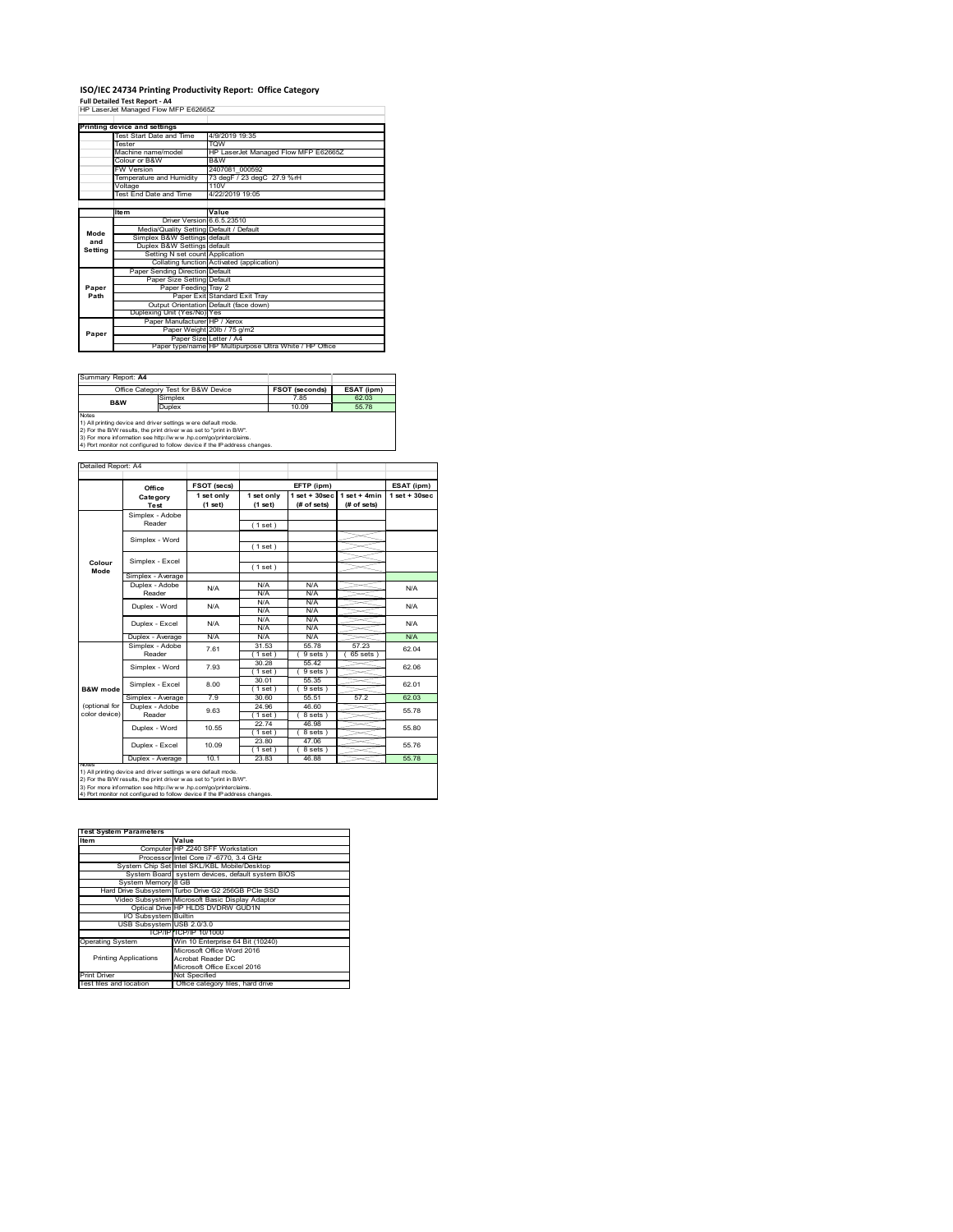# **ISO/IEC 24734 Printing Productivity Report: Office Category Feature Performance Full Report ‐ Office Feature Performance Test** HP LaserJet Managed Flow MFP E62665Z

|         | Printing device and settings            |                                                         |
|---------|-----------------------------------------|---------------------------------------------------------|
|         | Test Start Date and Time                | 4/9/2019 19:35                                          |
|         | <b>Tester</b>                           | TOW                                                     |
|         | Machine name/model                      | HP LaserJet Managed Flow MFP E62665Z                    |
|         | Colour or B&W                           | B&W                                                     |
|         | <b>FW Version</b>                       | 2407081 000592                                          |
|         | Temperature and Humidity                | 73 degF / 23 degC 27.9 %rH                              |
|         | Voltage                                 | 110V                                                    |
|         | <b>Test End Date and Time</b>           | 4/22/2019 19:05                                         |
|         |                                         |                                                         |
|         | <b>Item</b>                             | Value                                                   |
|         | Driver Version 6.6.5.23510              |                                                         |
| Mode    | Media/Quality Setting Default / Default |                                                         |
| and     | Simplex B&W Settings default            |                                                         |
| Setting | Duplex B&W Settings default             |                                                         |
|         | Setting N set count Application         |                                                         |
|         |                                         | Collating function Activated (application)              |
|         | Paper Sending Direction Default         |                                                         |
|         | Paper Size Setting Default              |                                                         |
| Paper   | Paper Feeding Tray 2                    |                                                         |
| Path    |                                         | Paper Exit Standard Exit Tray                           |
|         |                                         | Output Orientation Default (face down)                  |
|         | Duplexing Unit (Yes/No) Yes             |                                                         |
| Paper   | Paper Manufacturer HP / Xerox           |                                                         |
|         |                                         | Paper Weight 20lb / 75 g/m2                             |
|         | Paper Size Letter / A4                  |                                                         |
|         |                                         | Paper type/name HP Multipurpose Ultra White / HP Office |

٦

| <b>ISO Print Productivity Report: Feature Performance Test Summary</b>                                                                                                                                                                                                                            |                                  |      |                                      |  |
|---------------------------------------------------------------------------------------------------------------------------------------------------------------------------------------------------------------------------------------------------------------------------------------------------|----------------------------------|------|--------------------------------------|--|
|                                                                                                                                                                                                                                                                                                   | <b>Feature Performance Ratio</b> |      |                                      |  |
| (Feature Adobe Reader - Office test file)                                                                                                                                                                                                                                                         | <b>Printing Modes</b>            |      | <b>ESAT (feature)</b><br>ESAT (base) |  |
| A5, Landscape Feed, Simplex, Colour                                                                                                                                                                                                                                                               | Simplex                          |      |                                      |  |
| A5. Portrait Feed. Simplex. Colour                                                                                                                                                                                                                                                                | Simplex                          |      |                                      |  |
| Legal, Simplex, Colour                                                                                                                                                                                                                                                                            | Simplex                          |      |                                      |  |
| Legal, Duplex, Colour                                                                                                                                                                                                                                                                             | Duplex                           |      |                                      |  |
| A4, 1200 dpi, Simplex, Colour                                                                                                                                                                                                                                                                     | Simplex                          |      |                                      |  |
| Letter, 1200 dpi, Simplex, Colour                                                                                                                                                                                                                                                                 | Simplex                          |      |                                      |  |
| A4. General Office. Simplex. Colour                                                                                                                                                                                                                                                               | Simplex                          |      |                                      |  |
| Letter, General Office, Simplex, Colour                                                                                                                                                                                                                                                           | Simplex                          |      |                                      |  |
| A5, Landscape Feed, Simplex, B/W                                                                                                                                                                                                                                                                  | Simplex                          | 135% | 162%                                 |  |
| A5, Portrait Feed, Simplex, B/W                                                                                                                                                                                                                                                                   | Simplex                          | 61%  | 33%                                  |  |
| Legal, Simplex, B/W                                                                                                                                                                                                                                                                               | Simplex                          |      |                                      |  |
| Legal, Duplex, B/W                                                                                                                                                                                                                                                                                | Duplex                           |      |                                      |  |
| A4, 1200 dpi, Simplex, B/W                                                                                                                                                                                                                                                                        | Simplex                          |      |                                      |  |
| Letter, 1200 dpi. Simplex, B/W                                                                                                                                                                                                                                                                    | Simplex                          |      |                                      |  |
| A4, General Office, Simplex, B/W                                                                                                                                                                                                                                                                  | Simplex                          |      |                                      |  |
| Letter, General Office, Simplex, B/W                                                                                                                                                                                                                                                              | Simplex                          |      |                                      |  |
| <b>Notes</b><br>1) All printing device and driver settings were default mode.<br>2) Test conducted with 8-paper Office Feature Performance file.<br>3) For more information see http://www.hp.com/go/printerclaims.<br>4) Port monitor not configured to follow device if the IP address changes. |                                  |      |                                      |  |

| <b>Printing Modes</b>                               | <b>Base Printing Mode</b> |                            |                      | <b>Feature Performance</b>      |                                         |                                      |
|-----------------------------------------------------|---------------------------|----------------------------|----------------------|---------------------------------|-----------------------------------------|--------------------------------------|
| Feature Adobe Reader - Office<br>test file (8-page) | <b>FSOT</b><br>Base       | <b>ESAT</b><br><b>Base</b> | 1 set<br>FSOT (secs) | $1$ set $+30$ sec<br>ESAT (ipm) | FSOT (base)<br><b>FSOT</b><br>(feature) | <b>ESAT</b> (feature)<br>ESAT (base) |
| A5, Landscape Feed, Simplex, Colour                 |                           |                            |                      |                                 |                                         |                                      |
| A5, Portrait Feed, Simplex, Colour                  |                           |                            |                      |                                 |                                         |                                      |
| Legal, Simplex, Colour                              |                           |                            |                      |                                 |                                         |                                      |
| Legal, Duplex, Colour                               |                           |                            |                      |                                 |                                         |                                      |
| A4. 1200 dpi. Simplex. Colour                       |                           |                            |                      |                                 |                                         |                                      |
| Letter, 1200 dpi, Simplex, Colour                   |                           |                            |                      |                                 |                                         |                                      |
| A4, General Office, Simplex, Colour                 |                           |                            |                      |                                 |                                         |                                      |
| Letter, General Office, Simplex, Colour             |                           |                            |                      |                                 |                                         |                                      |
| A5, Landscape Feed, Simplex, B/W                    | 11.52                     | 62 05                      | 8.57                 | 1010                            | 135%                                    | 162%                                 |
| A5, Portrait Feed, Simplex, B/W                     | 11.52                     | 62.05                      | 19 01                | 20.6                            | 61%                                     | 33%                                  |
| Legal, Simplex, B/W                                 |                           |                            |                      |                                 |                                         |                                      |
| Legal, Duplex, B/W                                  |                           |                            |                      |                                 |                                         |                                      |
| A4. 1200 dpi. Simplex. B/W                          | 11.52                     | 62.05                      |                      |                                 |                                         |                                      |
| Letter, 1200 dpi, Simplex, B/W                      |                           |                            |                      |                                 |                                         |                                      |
| A4. General Office. Simplex. B/W                    | 11.52                     | 62.05                      |                      |                                 |                                         |                                      |
| Letter, General Office, Simplex, B/W                |                           |                            |                      |                                 |                                         |                                      |

1) All printing device and driver settings were default mode.<br>2) Test conducted with 8-paper Office Feature Performance file<br>3) For more information see http://www.hp.com/go/printerclaims.<br>4) Port monitor not configured to

|            | <b>Test System Parameters</b> |                                                    |
|------------|-------------------------------|----------------------------------------------------|
|            | Item                          | Value                                              |
|            |                               | Computer HP Z240 SFF Workstation                   |
|            |                               | Processor Intel Core i7 -6770, 3.4 GHz             |
|            |                               | System Chip Set Intel SKL/KBL Mobile/Desktop       |
|            |                               | System Board system devices, default system BIOS   |
| Test       | System Memory 8 GB            |                                                    |
| System     |                               | Hard Drive Subsystem Turbo Drive G2 256GB PCle SSD |
|            |                               | Video Subsystem Microsoft Basic Display Adaptor    |
|            |                               | Optical Drive HP HLDS DVDRW GUD1N                  |
|            | I/O Subsystem Builtin         |                                                    |
|            | USB Subsystem USB 2.0/3.0     |                                                    |
| <b>I/O</b> |                               | TCP/IP/TCP/IP 10/1000                              |
|            | <b>Operating System</b>       | Win 10 Enterprise 64 Bit (10240)                   |
|            |                               | Microsoft Office Word 2016                         |
| Software   | <b>Printing Applications</b>  | Acrobat Reader DC                                  |
|            |                               | Microsoft Office Excel 2016                        |
|            | <b>Print Driver</b>           | Not Specified                                      |
|            | Test files and location       | Office category files, hard drive                  |
|            |                               |                                                    |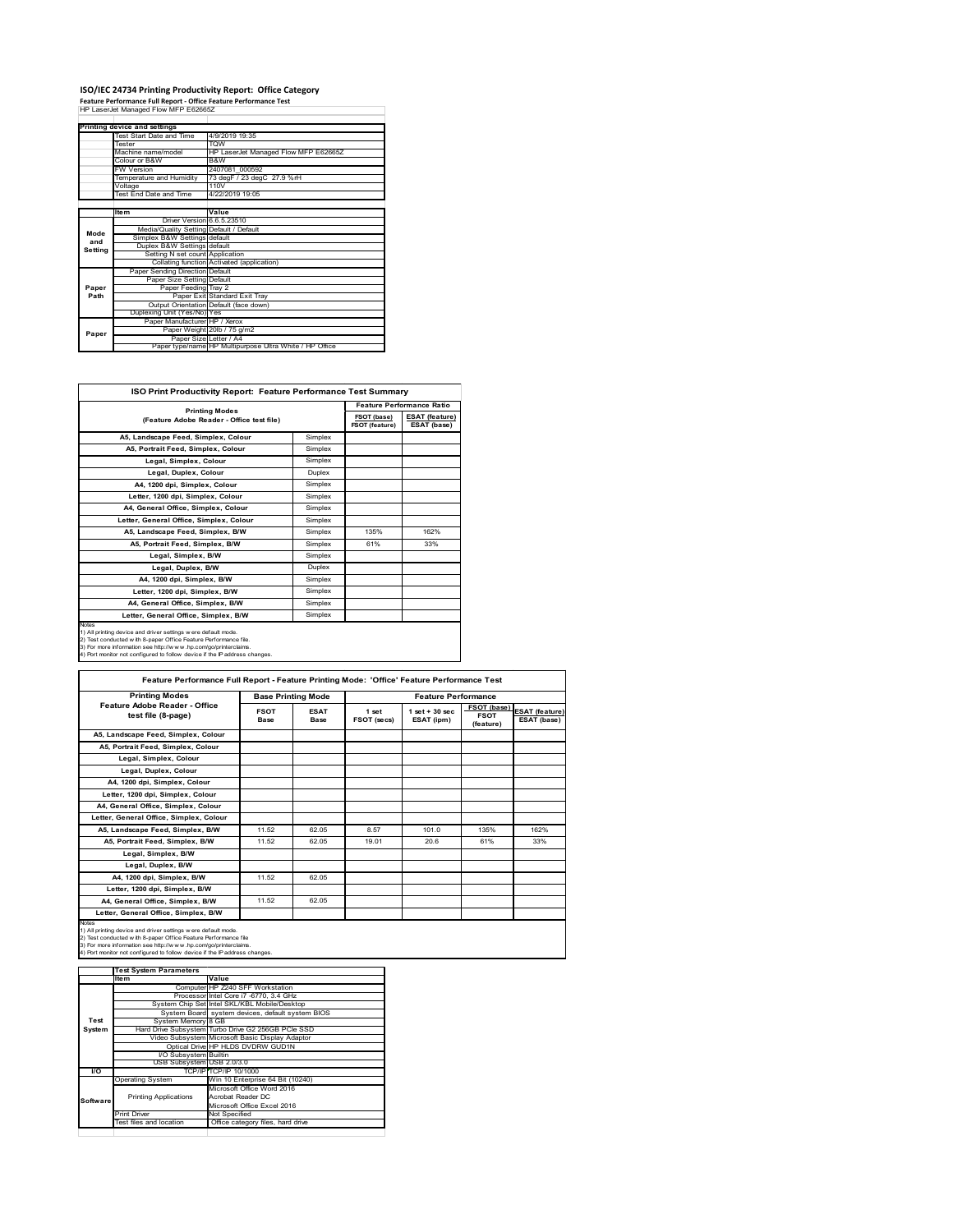# **ISO/IEC 17629 First Print Out Time Report: Office Category**

| <b>Full Detailed Test Report - LETTER</b> |  |  |  |
|-------------------------------------------|--|--|--|
| HP LaserJet Managed Flow MFP E62665Z      |  |  |  |

|            | Printing device and settings               |                                      |  |
|------------|--------------------------------------------|--------------------------------------|--|
|            | Test Start Date and Time                   | 4/9/2019 18:59                       |  |
|            | Tester                                     | <b>TOW</b>                           |  |
|            | Machine name/model                         | HP LaserJet Managed Flow MFP E62665Z |  |
|            | Colour or B&W                              | B&W                                  |  |
|            | FW Version                                 | 2407081 000592                       |  |
|            | Configuration (options)                    | Default                              |  |
|            | Controller                                 | 9.1                                  |  |
|            | Printing device page count                 | Not Specified                        |  |
|            | Printing supplies page count Not Specified |                                      |  |
|            | Temperature and Humidity                   | 73 degF / 23 degC 27.9 %rH           |  |
|            | Voltage                                    | 110V                                 |  |
|            | Test End Date and Time                     | 4/10/2019 12:33                      |  |
|            |                                            |                                      |  |
|            | <b>Item</b>                                | Value                                |  |
| Mode       | PDL and driver version                     | 6.6.5.23510                          |  |
| and        | Print Quality mode                         | default                              |  |
|            | <b>B&amp;W</b> settings                    | default                              |  |
| Setting    | Paper feed orientation                     | Short Edge                           |  |
| Paper      | Paper type setting                         | default                              |  |
|            | Paper feeding                              | Standard cassette                    |  |
|            | Paper exit                                 | Standard exit tray                   |  |
| Paper Path | Output orientation                         | default (face up or face down)       |  |

**FPOT from Ready (seconds)**<br>
Simplex 4.86 **ISO First Page Out Time Summary Report: Office Category** rt: **Letter B&W**

**Duplex**<br>Notes<br>1) All printing device and driver settings were default mode.<br>2) For the BM results, the print driver was set to "print in BM".<br>4) For more information see http://www.hp.com/golprinterclaims.<br>4) Port monitor

| <b>Detailed Report: LETTER</b> |                                                                                                                                                                                                                                                                                                                                                                                                             | Word            | Excel              | Adobe               | Average     | <b>Delay Time</b> |            |
|--------------------------------|-------------------------------------------------------------------------------------------------------------------------------------------------------------------------------------------------------------------------------------------------------------------------------------------------------------------------------------------------------------------------------------------------------------|-----------------|--------------------|---------------------|-------------|-------------------|------------|
|                                |                                                                                                                                                                                                                                                                                                                                                                                                             | (seconds)       | (seconds)          | Reader<br>(seconds) | (seconds)   |                   |            |
|                                | FPOT from Ready - Simplex                                                                                                                                                                                                                                                                                                                                                                                   |                 |                    |                     |             |                   |            |
|                                | FPOT from Ready - Duplex                                                                                                                                                                                                                                                                                                                                                                                    |                 |                    |                     |             |                   |            |
| <b>Color Mode</b>              | FPOT from Sleep - Simplex                                                                                                                                                                                                                                                                                                                                                                                   |                 |                    | N/A                 |             |                   |            |
|                                | Recovery Time                                                                                                                                                                                                                                                                                                                                                                                               |                 |                    |                     |             |                   |            |
|                                | FPOT from Off - Simplex                                                                                                                                                                                                                                                                                                                                                                                     |                 |                    |                     |             |                   |            |
|                                | Warm-up Time                                                                                                                                                                                                                                                                                                                                                                                                |                 |                    |                     |             |                   |            |
|                                | FPOT from Ready - Simplex                                                                                                                                                                                                                                                                                                                                                                                   | 484             | 5.00               | 4 73                | 4.86        | 21 Seconds        |            |
|                                | FPOT from Ready - Duplex                                                                                                                                                                                                                                                                                                                                                                                    |                 |                    |                     |             |                   |            |
| <b>B&amp;W Mode</b>            | FPOT from Sleep - Simplex                                                                                                                                                                                                                                                                                                                                                                                   |                 |                    | 14 41               |             | 95 Minutes        |            |
|                                | Recovery Time                                                                                                                                                                                                                                                                                                                                                                                               |                 |                    | 97                  |             |                   |            |
|                                | FPOT from Off - Simplex                                                                                                                                                                                                                                                                                                                                                                                     |                 |                    | 217 93              |             |                   |            |
|                                | Warm-up Time                                                                                                                                                                                                                                                                                                                                                                                                |                 |                    | 213.20              |             |                   |            |
| <b>HP Data Table</b>           | 1) All printing device and driver settings w ere default mode.<br>2) For the B/W results, the print driver was set to "print in B/W".<br>3) For more information see http://www.hp.com/go/printerclaims.<br>4) Port monitor not configured to follow device if the IP address changes.<br>5) Page counts w ere collected after completion of the tests.<br>6) Details for FPOT from Sleep are show n below. |                 |                    |                     |             |                   |            |
| <b>Detailed Report: LETTER</b> |                                                                                                                                                                                                                                                                                                                                                                                                             | <b>FPOT Avg</b> | FPOT (secs)        | FPOT (secs)         | FPOT (secs) |                   |            |
|                                |                                                                                                                                                                                                                                                                                                                                                                                                             | (se cs)         | <b>Iteration 1</b> | <b>Iteration 2</b>  | Iteration 3 | Application       | Delay Time |
|                                | FPOT from Sleep                                                                                                                                                                                                                                                                                                                                                                                             | N/A             | N/A                | N/A                 | N/A         | Adobe Reader      |            |
| <b>Color Mode</b>              | FPOT from Sleep (15 minutes)<br>HP/Non ISO Test                                                                                                                                                                                                                                                                                                                                                             | N/A             | N/A                | N/A                 | N/A         | Adobe Reader      |            |
|                                | FPOT from Sleep                                                                                                                                                                                                                                                                                                                                                                                             | 14.41           | 14.44              | 14.38               | N/A         | Adobe Reader      | 95 Minutes |
| <b>B&amp;W Mode</b>            | FPOT from Sleep (15 minutes)<br>HP/Non ISO Test                                                                                                                                                                                                                                                                                                                                                             | 11 48           | 11.56              | 11 40               | N/A         | Adobe Reader      | 15 Minutes |

1) All printing device and driver settings w ere default mode.<br>2) For the B/W results, the print driver w as set to "print in B/W".<br>3 DLP includes detailed iterations as data measurements may vary run to run.

|                                  | <b>Test System Parameters</b> |                                     |
|----------------------------------|-------------------------------|-------------------------------------|
|                                  | <b>Item</b>                   | Value                               |
|                                  | Computer                      | HP Z240 SFF Workstation             |
|                                  | Processor                     | Intel Core i7 -6770, 3.4 GHz        |
|                                  | System Chip Set               | Intel SKL/KBL Mobile/Desktop        |
|                                  | System Board                  | system devices, default system BIOS |
| Test                             | <b>System Memory</b>          | 8 GB                                |
| System                           | Hard Drive Subsystem          | Turbo Drive G2 256GB PCle SSD       |
|                                  | Video Subsystem               | Microsoft Basic Display Adaptor     |
|                                  | Optical Drive                 | HP HLDS DVDRW GUD1N                 |
|                                  | I/O Subsystem                 | <b>Builtin</b>                      |
|                                  | <b>USB Subsystem</b>          | USB 2.0/3.0                         |
| Printing<br>Device<br>Connection | TCP/IP                        | 10/1000                             |
|                                  | <b>Operating System</b>       | Win 10 Enterprise 64 Bit (10240)    |
|                                  |                               | Microsoft Word 2016                 |
| Software                         | <b>Printing Applications</b>  | Microsoft Excel 2016                |
|                                  |                               | Adobe Reader DC                     |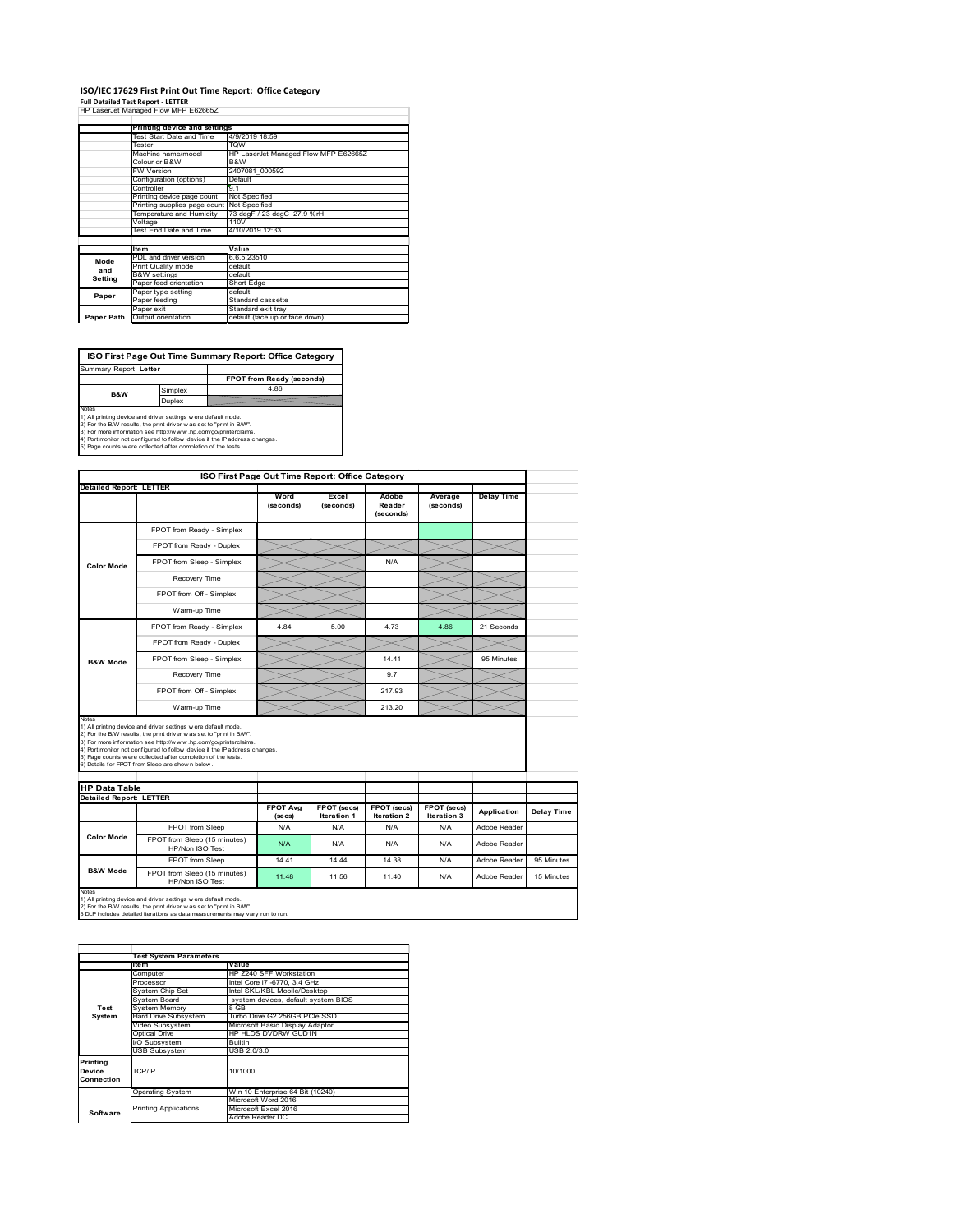## **ISO/IEC 17629 First Print Out Time Report: Office Category**

**Full Detailed Test Report ‐ A4** HP LaserJet Managed Flow MFP E62665Z

|            | Printing device and settings               |                                      |
|------------|--------------------------------------------|--------------------------------------|
|            | Test Start Date and Time                   | 4/9/2019 18:59                       |
|            | Tester                                     | <b>TOW</b>                           |
|            | Machine name/model                         | HP LaserJet Managed Flow MFP E62665Z |
|            | Colour or B&W                              | B&W                                  |
|            | <b>FW Version</b>                          | 2407081 000592                       |
|            | Configuration (options)                    | Default                              |
|            | Controller                                 | 9.1                                  |
|            | Printing device page count                 | Not Specified                        |
|            | Printing supplies page count Not Specified |                                      |
|            | Temperature and Humidity                   | 73 degF / 23 degC 27.9 %rH           |
|            | Voltage                                    | 110V                                 |
|            | Test End Date and Time                     | 4/10/2019 12:33                      |
|            |                                            |                                      |
|            | <b>Item</b>                                | Value                                |
| Mode       | PDL and driver version                     | 6.6.5.23510                          |
| and        | Print Quality mode                         | default                              |
| Setting    | <b>B&amp;W</b> settings                    | default                              |
|            | Paper feed orientation                     | Short Edge                           |
| Paper      | Paper type setting                         | default                              |
|            | Paper feeding                              | Standard cassette                    |
|            | Paper exit                                 | Standard exit trav                   |
| Paper Path | Output orientation                         | default (face up or face down)       |

**ISO First Page Out Time Summary Report: Office Category**

**FPOT from Ready (seconds)** Simplex 4.99 Duplex Notes<br>1) All printing device and driver settings were default mode.<br>2) For the BAV results, the print driver was set to "print in BAV".<br>3) For more information see http://www.hp.com/golprinterclaims.<br>4) Port monitor not co Summary Report: A4 **B&W**

| <b>Detailed Report: A4</b>    | ISO First Page Out Time Report: Office Category                                                                                                                                                                                                                                                                                                                                                             |                            |                                   |                                   |                            |                   |            |  |  |
|-------------------------------|-------------------------------------------------------------------------------------------------------------------------------------------------------------------------------------------------------------------------------------------------------------------------------------------------------------------------------------------------------------------------------------------------------------|----------------------------|-----------------------------------|-----------------------------------|----------------------------|-------------------|------------|--|--|
|                               |                                                                                                                                                                                                                                                                                                                                                                                                             |                            |                                   |                                   |                            |                   |            |  |  |
|                               |                                                                                                                                                                                                                                                                                                                                                                                                             | Word<br>(seconds)          | Excel<br>(seconds)                | Adobe<br>Reader<br>(seconds)      | Average<br>(seconds)       | <b>Delay Time</b> |            |  |  |
|                               | FPOT from Ready - Simplex                                                                                                                                                                                                                                                                                                                                                                                   |                            |                                   |                                   |                            |                   |            |  |  |
|                               | FPOT from Ready - Duplex                                                                                                                                                                                                                                                                                                                                                                                    |                            |                                   |                                   |                            |                   |            |  |  |
| <b>Color Mode</b>             | FPOT from Sleep - Simplex                                                                                                                                                                                                                                                                                                                                                                                   |                            |                                   | N/A                               |                            |                   |            |  |  |
|                               | Recovery Time                                                                                                                                                                                                                                                                                                                                                                                               |                            |                                   |                                   |                            |                   |            |  |  |
|                               | FPOT from Off - Simplex                                                                                                                                                                                                                                                                                                                                                                                     |                            |                                   |                                   |                            |                   |            |  |  |
|                               | Warm-up Time                                                                                                                                                                                                                                                                                                                                                                                                |                            |                                   |                                   |                            |                   |            |  |  |
|                               | FPOT from Ready - Simplex                                                                                                                                                                                                                                                                                                                                                                                   | 5.28                       | 5.08                              | 4.59                              | 4.99                       | 21 Seconds        |            |  |  |
|                               | FPOT from Ready - Duplex                                                                                                                                                                                                                                                                                                                                                                                    |                            |                                   |                                   |                            |                   |            |  |  |
| <b>B&amp;W Mode</b>           | FPOT from Sleep - Simplex                                                                                                                                                                                                                                                                                                                                                                                   |                            |                                   | 14.43                             |                            | 95 Minutes        |            |  |  |
|                               | Recovery Time                                                                                                                                                                                                                                                                                                                                                                                               |                            |                                   | 9.8                               |                            |                   |            |  |  |
|                               | FPOT from Off - Simplex                                                                                                                                                                                                                                                                                                                                                                                     |                            |                                   | 208.30                            |                            |                   |            |  |  |
|                               |                                                                                                                                                                                                                                                                                                                                                                                                             |                            |                                   |                                   |                            |                   |            |  |  |
|                               | Warm-up Time                                                                                                                                                                                                                                                                                                                                                                                                |                            |                                   | 203.71                            |                            |                   |            |  |  |
| Notes<br><b>HP Data Table</b> | 1) All printing device and driver settings w ere default mode.<br>2) For the B/W results, the print driver was set to "print in B/W".<br>3) For more information see http://www.hp.com/go/printerclaims.<br>4) Port monitor not configured to follow device if the IP address changes.<br>5) Page counts w ere collected after completion of the tests.<br>6) Details for FPOT from Sleep are show n below. |                            |                                   |                                   |                            |                   |            |  |  |
| <b>Detailed Report: A4</b>    |                                                                                                                                                                                                                                                                                                                                                                                                             |                            |                                   |                                   |                            |                   |            |  |  |
|                               |                                                                                                                                                                                                                                                                                                                                                                                                             | <b>FPOT Avg</b><br>(se cs) | FPOT (secs)<br><b>Iteration 1</b> | <b>FPOT (secs)</b><br>Iteration 2 | FPOT (secs)<br>Iteration 3 | Application       |            |  |  |
|                               | FPOT from Sleep                                                                                                                                                                                                                                                                                                                                                                                             | N/A                        | N/A                               | N/A                               | N/A                        | Adobe Reader      | Delay Time |  |  |
| <b>Color Mode</b>             | FPOT from Sleep (15 minutes)<br>HP/Non ISO Test                                                                                                                                                                                                                                                                                                                                                             | N/A                        | N/A                               | N/A                               | N/A                        | Adobe Reader      |            |  |  |
| <b>B&amp;W Mode</b>           | FPOT from Sleep                                                                                                                                                                                                                                                                                                                                                                                             | 14.43                      | 14.47                             | 14.39                             | N/A                        | Adobe Reader      | 95 Minutes |  |  |

2) For the B/W results, the print driver w as set to "print in B/W". 3 DLP includes detailed iterations as data measurements may vary run to run.

|                                  | <b>Test System Parameters</b> |                                     |
|----------------------------------|-------------------------------|-------------------------------------|
|                                  | <b>Item</b>                   | Value                               |
|                                  | Computer                      | HP Z240 SFF Workstation             |
|                                  | Processor                     | Intel Core i7 -6770, 3.4 GHz        |
|                                  | System Chip Set               | Intel SKL/KBL Mobile/Desktop        |
|                                  | System Board                  | system devices, default system BIOS |
| Test                             | <b>System Memory</b>          | 8 GB                                |
| System                           | Hard Drive Subsystem          | Turbo Drive G2 256GB PCle SSD       |
|                                  | Video Subsystem               | Microsoft Basic Display Adaptor     |
|                                  | Optical Drive                 | HP HLDS DVDRW GUD1N                 |
|                                  | I/O Subsystem                 | Builtin                             |
|                                  | <b>USB Subsystem</b>          | USB 2.0/3.0                         |
| Printing<br>Device<br>Connection | TCP/IP                        | 10/1000                             |
|                                  | <b>Operating System</b>       | Win 10 Enterprise 64 Bit (10240)    |
|                                  |                               | Microsoft Word 2016                 |
| Software                         | <b>Printing Applications</b>  | Microsoft Excel 2016                |
|                                  |                               | Adobe Reader DC                     |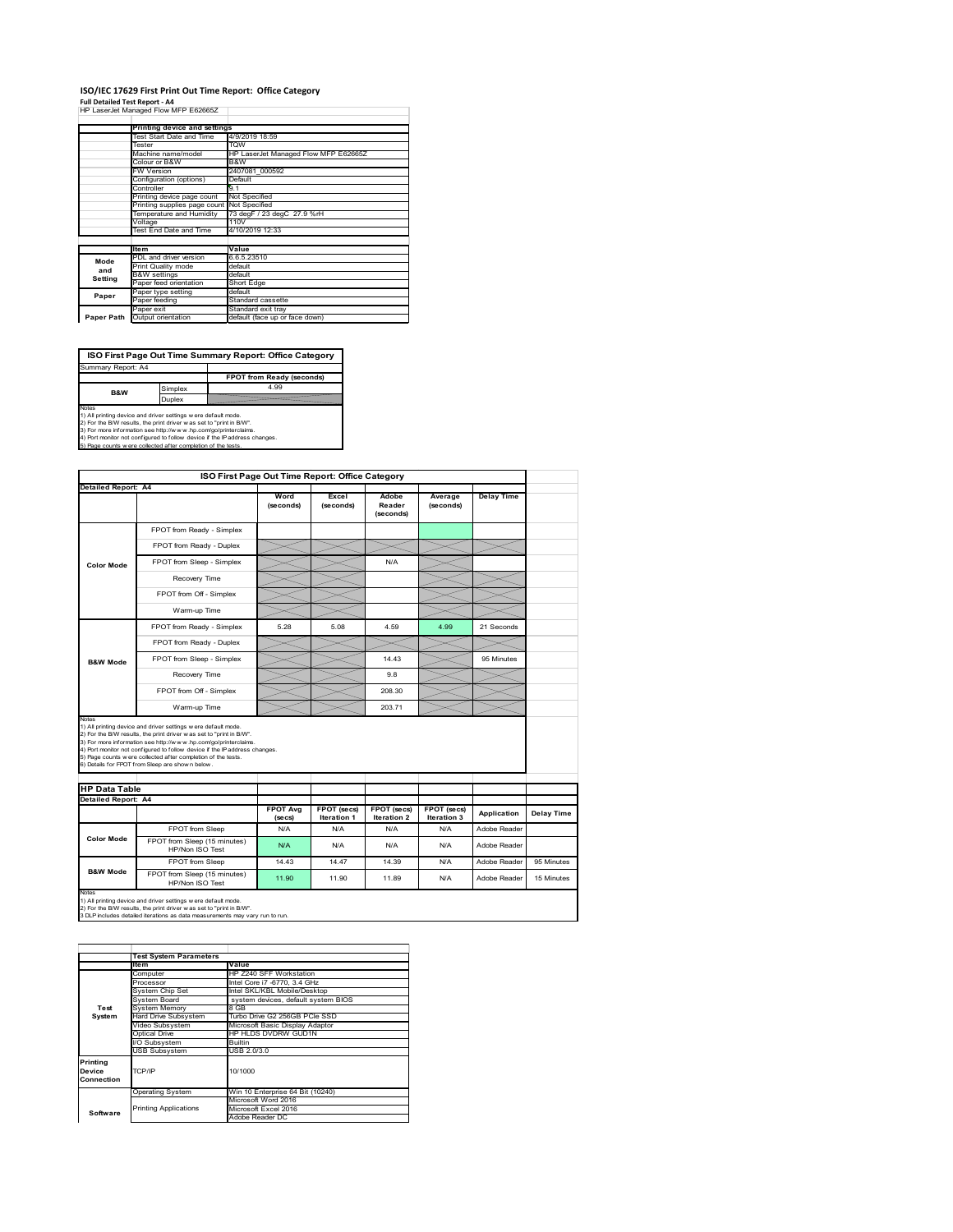## ISO/IEC 29183 Copy Productivity Report

#### Full Detailed Test Report - LETTER

|                                  | <b>Full Detailed Test Report - LETTER</b> | HP LaserJet Managed Flow MFP E62665Z                                       |                                                |                                                                                                                                                                                      |  |             |
|----------------------------------|-------------------------------------------|----------------------------------------------------------------------------|------------------------------------------------|--------------------------------------------------------------------------------------------------------------------------------------------------------------------------------------|--|-------------|
| <b>Machine Setup Information</b> |                                           |                                                                            |                                                |                                                                                                                                                                                      |  |             |
|                                  |                                           | Test Start Date and Time 4/12/2019 12:37                                   |                                                |                                                                                                                                                                                      |  |             |
|                                  |                                           | Tester TQW                                                                 |                                                |                                                                                                                                                                                      |  |             |
|                                  |                                           | Colour or B&W B&W                                                          |                                                | Machine name/model HP LaserJet Managed Flow MFP E62665Z                                                                                                                              |  |             |
|                                  |                                           |                                                                            | FW Version 2407081_000592                      |                                                                                                                                                                                      |  |             |
|                                  |                                           | Configuration (options) Not Specified                                      |                                                |                                                                                                                                                                                      |  |             |
|                                  |                                           |                                                                            |                                                | Temperature and Humidity 73 degF / 23 degC 27.9 %rH                                                                                                                                  |  |             |
|                                  |                                           | Test End Date and Time: 4/22/2019 21:07                                    |                                                |                                                                                                                                                                                      |  |             |
|                                  | Pre-set Item                              |                                                                            | <b>Pre-set Value</b>                           |                                                                                                                                                                                      |  |             |
|                                  |                                           | <b>Output Resolution Default</b>                                           |                                                |                                                                                                                                                                                      |  |             |
|                                  |                                           | <b>Output Quality Default</b>                                              |                                                |                                                                                                                                                                                      |  |             |
| Mode                             |                                           |                                                                            | Copying Mode Colour for Colour and B&W for B&W |                                                                                                                                                                                      |  |             |
|                                  |                                           | Auto Density Adjustment Default                                            |                                                |                                                                                                                                                                                      |  |             |
|                                  |                                           | Collating function Set in Control Panel<br>Paper Sending Direction Default |                                                |                                                                                                                                                                                      |  |             |
| Paper                            |                                           | Paper Type Setting Default                                                 |                                                |                                                                                                                                                                                      |  |             |
|                                  |                                           | Paper Feeding Tray 2                                                       |                                                |                                                                                                                                                                                      |  |             |
| Paper<br>Path                    |                                           | Paper Exit Default                                                         |                                                |                                                                                                                                                                                      |  |             |
|                                  |                                           | Face Up Exit Default (face down)                                           |                                                |                                                                                                                                                                                      |  |             |
| Temporary                        |                                           | <b>Fixing Capability Default</b><br>Image Quality Stability Default        |                                                |                                                                                                                                                                                      |  |             |
| <b>Stop</b>                      |                                           | Capacity of Paper Default                                                  |                                                |                                                                                                                                                                                      |  |             |
|                                  | Others None                               |                                                                            |                                                |                                                                                                                                                                                      |  |             |
|                                  |                                           |                                                                            |                                                |                                                                                                                                                                                      |  |             |
|                                  |                                           | Paper Manufacturer HP / Xerox                                              |                                                |                                                                                                                                                                                      |  |             |
| Paper                            |                                           | Paper Weight 20lb / 75 g/m2                                                |                                                |                                                                                                                                                                                      |  |             |
|                                  |                                           | Paper Size Letter / A4                                                     |                                                |                                                                                                                                                                                      |  |             |
|                                  |                                           |                                                                            |                                                | Paper type/name HP Multipurpose Ultra White / HP Office                                                                                                                              |  |             |
|                                  |                                           |                                                                            |                                                |                                                                                                                                                                                      |  |             |
|                                  |                                           |                                                                            |                                                |                                                                                                                                                                                      |  |             |
| Summary Report: Letter           |                                           |                                                                            |                                                |                                                                                                                                                                                      |  |             |
|                                  |                                           |                                                                            |                                                |                                                                                                                                                                                      |  |             |
|                                  | <b>B&amp;W</b>                            | 4.75                                                                       | <b>sFCOT</b>                                   | sESAT (ipm)<br>65.71                                                                                                                                                                 |  |             |
| Notes                            |                                           | depending on the system configuration and document.                        |                                                | First Copy Out and Copy Speed measured using ISO/IEC 29183, excludes first set of test<br>documents. For more information see http://www.hp.com/go/printerclaims. Exact speed varies |  |             |
|                                  |                                           | ISO/IEC29183:2010 Clause 5, Sections 5.3.1 and 5.3.2                       |                                                | Only Target A w as used, all test documents have the same Saturated throughput. Reference                                                                                            |  |             |
| Detailed Report: LETTER          |                                           |                                                                            |                                                |                                                                                                                                                                                      |  |             |
|                                  |                                           |                                                                            |                                                |                                                                                                                                                                                      |  |             |
|                                  |                                           |                                                                            |                                                |                                                                                                                                                                                      |  |             |
|                                  | <b>Target</b>                             | sFCOT (secs)                                                               |                                                | sEFTP (ipm)                                                                                                                                                                          |  | sESAT (ipm) |

| Summary Report: Letter |              |             |
|------------------------|--------------|-------------|
|                        |              |             |
|                        | <b>SFCOT</b> | sESAT (ipm) |
| <b>B&amp;W</b>         | 4.75         | 65 71       |

| Path                                                                                      |               | Face Up Exit Default (face down)                     |       |                                                                                                            |                                                                                                                                |             |
|-------------------------------------------------------------------------------------------|---------------|------------------------------------------------------|-------|------------------------------------------------------------------------------------------------------------|--------------------------------------------------------------------------------------------------------------------------------|-------------|
|                                                                                           |               |                                                      |       |                                                                                                            |                                                                                                                                |             |
|                                                                                           |               | <b>Fixing Capability Default</b>                     |       |                                                                                                            |                                                                                                                                |             |
| Temporary                                                                                 |               | Image Quality Stability Default                      |       |                                                                                                            |                                                                                                                                |             |
| <b>Stop</b>                                                                               |               | Capacity of Paper Default                            |       |                                                                                                            |                                                                                                                                |             |
|                                                                                           |               | Others None                                          |       |                                                                                                            |                                                                                                                                |             |
|                                                                                           |               |                                                      |       |                                                                                                            |                                                                                                                                |             |
|                                                                                           |               | Paper Manufacturer HP / Xerox                        |       |                                                                                                            |                                                                                                                                |             |
| Paper                                                                                     |               | Paper Weight 20lb / 75 g/m2                          |       |                                                                                                            |                                                                                                                                |             |
|                                                                                           |               | Paper Size Letter / A4                               |       |                                                                                                            |                                                                                                                                |             |
|                                                                                           |               |                                                      |       | Paper type/name HP Multipurpose Ultra White / HP Office                                                    |                                                                                                                                |             |
|                                                                                           |               |                                                      |       |                                                                                                            |                                                                                                                                |             |
|                                                                                           |               |                                                      |       |                                                                                                            |                                                                                                                                |             |
|                                                                                           |               |                                                      |       |                                                                                                            |                                                                                                                                |             |
| Summary Report: Letter                                                                    |               |                                                      |       |                                                                                                            |                                                                                                                                |             |
|                                                                                           |               | <b>sFCOT</b>                                         |       | sESAT (ipm)                                                                                                |                                                                                                                                |             |
|                                                                                           | B&W           | 4.75                                                 |       | 65.71                                                                                                      |                                                                                                                                |             |
| Notes                                                                                     |               |                                                      |       |                                                                                                            |                                                                                                                                |             |
|                                                                                           |               |                                                      |       | First Copy Out and Copy Speed measured using ISO/IEC 29183, excludes first set of test                     |                                                                                                                                |             |
|                                                                                           |               |                                                      |       | documents. For more information see http://www.hp.com/go/printerclaims. Exact speed varies                 |                                                                                                                                |             |
|                                                                                           |               | depending on the system configuration and document.  |       |                                                                                                            |                                                                                                                                |             |
|                                                                                           |               |                                                      |       |                                                                                                            |                                                                                                                                |             |
| Only Target A w as used, all test documents have the same Saturated throughput. Reference |               |                                                      |       |                                                                                                            |                                                                                                                                |             |
|                                                                                           |               | ISO/IEC29183:2010 Clause 5, Sections 5.3.1 and 5.3.2 |       |                                                                                                            |                                                                                                                                |             |
|                                                                                           |               |                                                      |       |                                                                                                            |                                                                                                                                |             |
| Detailed Report: LETTER                                                                   |               |                                                      |       |                                                                                                            |                                                                                                                                |             |
|                                                                                           |               |                                                      |       |                                                                                                            |                                                                                                                                |             |
|                                                                                           |               |                                                      |       |                                                                                                            |                                                                                                                                |             |
|                                                                                           | <b>Target</b> | sFCOT (secs)                                         |       | sEFTP (ipm)<br>1copy+30sec                                                                                 | 1copy+4minutes                                                                                                                 | sESAT (ipm) |
|                                                                                           |               |                                                      | 1copy |                                                                                                            |                                                                                                                                |             |
|                                                                                           | A             | 4.75                                                 | 12.65 | 58.37                                                                                                      | 63.62                                                                                                                          | 65.71       |
|                                                                                           |               |                                                      |       | 35 sets                                                                                                    | 268 sets                                                                                                                       |             |
|                                                                                           | В             |                                                      |       |                                                                                                            |                                                                                                                                |             |
|                                                                                           |               |                                                      |       |                                                                                                            |                                                                                                                                |             |
| B&W                                                                                       |               |                                                      |       |                                                                                                            |                                                                                                                                |             |
|                                                                                           | C             |                                                      |       |                                                                                                            |                                                                                                                                |             |
|                                                                                           |               |                                                      |       |                                                                                                            |                                                                                                                                |             |
|                                                                                           | D             |                                                      |       |                                                                                                            |                                                                                                                                |             |
|                                                                                           |               |                                                      |       |                                                                                                            |                                                                                                                                |             |
|                                                                                           | Average       | 4.75                                                 | 12.65 | 58.37                                                                                                      | 63.62                                                                                                                          | 65.71       |
| <b>Notes</b>                                                                              |               |                                                      |       |                                                                                                            |                                                                                                                                |             |
|                                                                                           |               |                                                      |       |                                                                                                            | First Copy Out and Copy Speed measured using ISO/IEC 29183, excludes first set of test documents. For more information see     |             |
|                                                                                           |               |                                                      |       | http://www.hp.com/go/printerclaims. Exact speed varies depending on the system configuration and document. |                                                                                                                                |             |
|                                                                                           |               |                                                      |       |                                                                                                            | Only Target A w as used, all test documents have the same Saturated throughput. Reference ISO/IEC29183:2010 Clause 5, Sections |             |
| 5.3.1 and 5.3.2                                                                           |               |                                                      |       |                                                                                                            |                                                                                                                                |             |
|                                                                                           |               |                                                      |       |                                                                                                            |                                                                                                                                |             |
|                                                                                           |               |                                                      |       |                                                                                                            |                                                                                                                                |             |
|                                                                                           |               |                                                      |       |                                                                                                            |                                                                                                                                |             |
|                                                                                           |               |                                                      |       |                                                                                                            |                                                                                                                                |             |
|                                                                                           |               |                                                      |       |                                                                                                            |                                                                                                                                |             |

Notes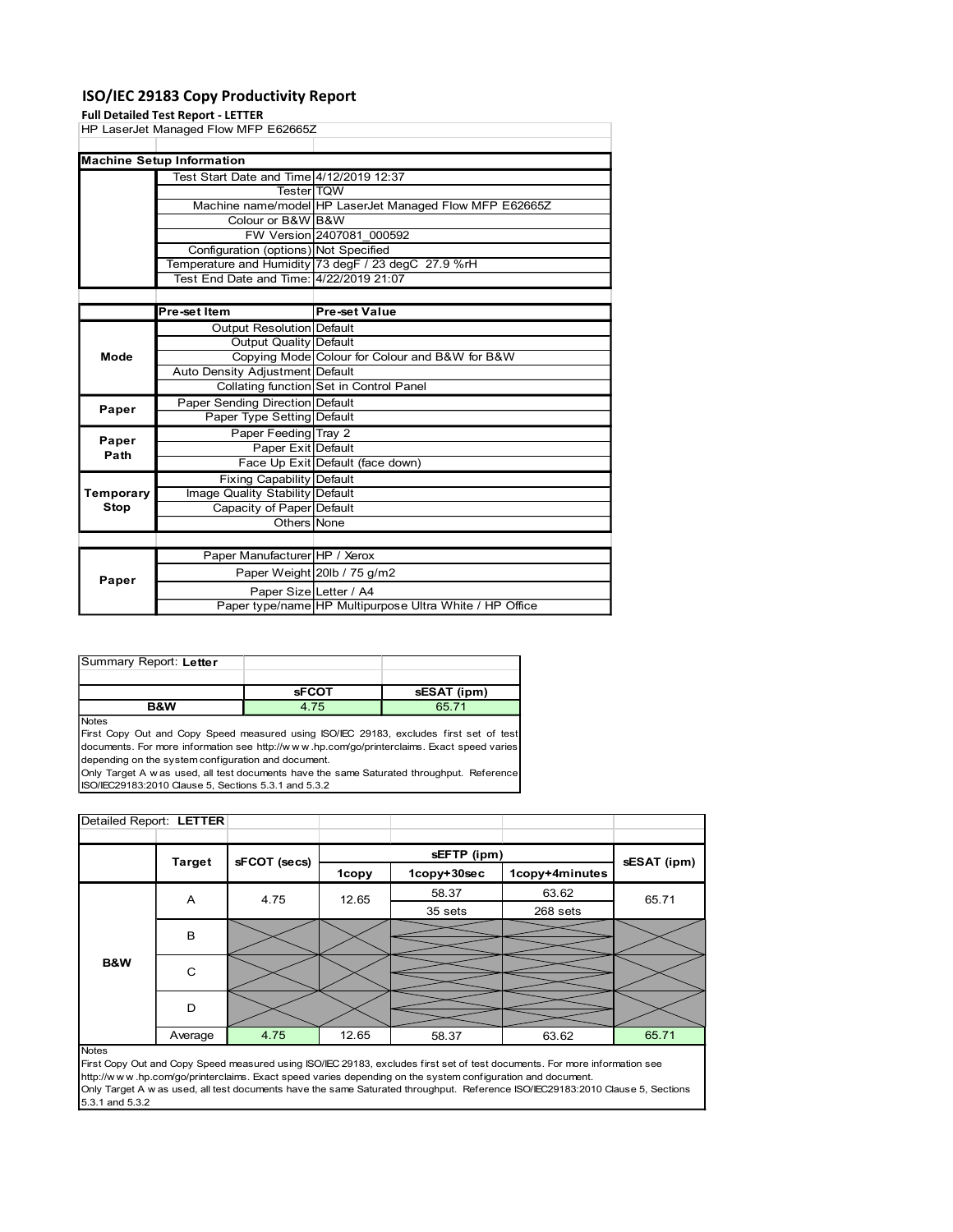## ISO/IEC 29183 Copy Productivity Report

### Full Detailed Test Report - A4

| <b>Pre-set Value</b><br>Pre-set Item<br><b>Output Resolution Default</b><br><b>Output Quality Default</b><br>Copying Mode Colour for Colour and B&W for B&W<br>Mode<br>Auto Density Adjustment Default<br>Collating function Set in Control Panel<br>Paper Sending Direction Default<br>Paper<br>Paper Type Setting Default<br>Paper Feeding Tray 2<br>Paper<br>Paper Exit Default<br>Path<br>Face Up Exit Default (face down)<br><b>Fixing Capability Default</b><br>Temporary<br>Image Quality Stability Default<br><b>Stop</b><br>Capacity of Paper Default<br>Others None<br>Paper Manufacturer HP / Xerox<br>Paper Weight 20lb / 75 g/m2<br>Paper<br>Paper Size Letter / A4<br>Paper type/name HP Multipurpose Ultra White / HP Office |              |  | Configuration (options) Not Specified<br>Test End Date and Time: 4/22/2019 21:07 |  | Temperature and Humidity 73 degF / 23 degC 27.9 %rH |  |  |
|---------------------------------------------------------------------------------------------------------------------------------------------------------------------------------------------------------------------------------------------------------------------------------------------------------------------------------------------------------------------------------------------------------------------------------------------------------------------------------------------------------------------------------------------------------------------------------------------------------------------------------------------------------------------------------------------------------------------------------------------|--------------|--|----------------------------------------------------------------------------------|--|-----------------------------------------------------|--|--|
|                                                                                                                                                                                                                                                                                                                                                                                                                                                                                                                                                                                                                                                                                                                                             |              |  |                                                                                  |  |                                                     |  |  |
|                                                                                                                                                                                                                                                                                                                                                                                                                                                                                                                                                                                                                                                                                                                                             |              |  |                                                                                  |  |                                                     |  |  |
|                                                                                                                                                                                                                                                                                                                                                                                                                                                                                                                                                                                                                                                                                                                                             |              |  |                                                                                  |  |                                                     |  |  |
|                                                                                                                                                                                                                                                                                                                                                                                                                                                                                                                                                                                                                                                                                                                                             |              |  |                                                                                  |  |                                                     |  |  |
|                                                                                                                                                                                                                                                                                                                                                                                                                                                                                                                                                                                                                                                                                                                                             |              |  |                                                                                  |  |                                                     |  |  |
|                                                                                                                                                                                                                                                                                                                                                                                                                                                                                                                                                                                                                                                                                                                                             |              |  |                                                                                  |  |                                                     |  |  |
|                                                                                                                                                                                                                                                                                                                                                                                                                                                                                                                                                                                                                                                                                                                                             |              |  |                                                                                  |  |                                                     |  |  |
|                                                                                                                                                                                                                                                                                                                                                                                                                                                                                                                                                                                                                                                                                                                                             |              |  |                                                                                  |  |                                                     |  |  |
|                                                                                                                                                                                                                                                                                                                                                                                                                                                                                                                                                                                                                                                                                                                                             |              |  |                                                                                  |  |                                                     |  |  |
|                                                                                                                                                                                                                                                                                                                                                                                                                                                                                                                                                                                                                                                                                                                                             |              |  |                                                                                  |  |                                                     |  |  |
|                                                                                                                                                                                                                                                                                                                                                                                                                                                                                                                                                                                                                                                                                                                                             |              |  |                                                                                  |  |                                                     |  |  |
|                                                                                                                                                                                                                                                                                                                                                                                                                                                                                                                                                                                                                                                                                                                                             |              |  |                                                                                  |  |                                                     |  |  |
|                                                                                                                                                                                                                                                                                                                                                                                                                                                                                                                                                                                                                                                                                                                                             |              |  |                                                                                  |  |                                                     |  |  |
|                                                                                                                                                                                                                                                                                                                                                                                                                                                                                                                                                                                                                                                                                                                                             |              |  |                                                                                  |  |                                                     |  |  |
|                                                                                                                                                                                                                                                                                                                                                                                                                                                                                                                                                                                                                                                                                                                                             |              |  |                                                                                  |  |                                                     |  |  |
|                                                                                                                                                                                                                                                                                                                                                                                                                                                                                                                                                                                                                                                                                                                                             |              |  |                                                                                  |  |                                                     |  |  |
|                                                                                                                                                                                                                                                                                                                                                                                                                                                                                                                                                                                                                                                                                                                                             |              |  |                                                                                  |  |                                                     |  |  |
|                                                                                                                                                                                                                                                                                                                                                                                                                                                                                                                                                                                                                                                                                                                                             |              |  |                                                                                  |  |                                                     |  |  |
|                                                                                                                                                                                                                                                                                                                                                                                                                                                                                                                                                                                                                                                                                                                                             |              |  |                                                                                  |  |                                                     |  |  |
| Summary Report: A4                                                                                                                                                                                                                                                                                                                                                                                                                                                                                                                                                                                                                                                                                                                          |              |  |                                                                                  |  | 61.84                                               |  |  |
| <b>sFCOT</b><br>sESAT (ipm)                                                                                                                                                                                                                                                                                                                                                                                                                                                                                                                                                                                                                                                                                                                 | <b>Notes</b> |  |                                                                                  |  |                                                     |  |  |
| 4.76<br><b>B&amp;W</b>                                                                                                                                                                                                                                                                                                                                                                                                                                                                                                                                                                                                                                                                                                                      |              |  |                                                                                  |  |                                                     |  |  |
| First Copy Out and Copy Speed measured using ISO/IEC 29183, excludes first set of test                                                                                                                                                                                                                                                                                                                                                                                                                                                                                                                                                                                                                                                      |              |  |                                                                                  |  |                                                     |  |  |
| documents. For more information see http://www.hp.com/go/printerclaims. Exact speed varies                                                                                                                                                                                                                                                                                                                                                                                                                                                                                                                                                                                                                                                  |              |  |                                                                                  |  |                                                     |  |  |
| depending on the system configuration and document.                                                                                                                                                                                                                                                                                                                                                                                                                                                                                                                                                                                                                                                                                         |              |  |                                                                                  |  |                                                     |  |  |
|                                                                                                                                                                                                                                                                                                                                                                                                                                                                                                                                                                                                                                                                                                                                             |              |  |                                                                                  |  |                                                     |  |  |
|                                                                                                                                                                                                                                                                                                                                                                                                                                                                                                                                                                                                                                                                                                                                             |              |  |                                                                                  |  |                                                     |  |  |
|                                                                                                                                                                                                                                                                                                                                                                                                                                                                                                                                                                                                                                                                                                                                             |              |  |                                                                                  |  |                                                     |  |  |
|                                                                                                                                                                                                                                                                                                                                                                                                                                                                                                                                                                                                                                                                                                                                             |              |  |                                                                                  |  |                                                     |  |  |
| Only Target A w as used, all test documents have the same Saturated throughput. Reference<br>ISO/IEC29183:2010 Clause 5, Sections 5.3.1 and 5.3.2                                                                                                                                                                                                                                                                                                                                                                                                                                                                                                                                                                                           |              |  |                                                                                  |  |                                                     |  |  |
|                                                                                                                                                                                                                                                                                                                                                                                                                                                                                                                                                                                                                                                                                                                                             |              |  |                                                                                  |  |                                                     |  |  |
| Detailed Report: A4<br>sEFTP (ipm)                                                                                                                                                                                                                                                                                                                                                                                                                                                                                                                                                                                                                                                                                                          |              |  |                                                                                  |  |                                                     |  |  |

| Summary Report: A4 |              |             |
|--------------------|--------------|-------------|
|                    |              |             |
|                    | <b>sFCOT</b> | sESAT (ipm) |
| <b>B&amp;W</b>     | 4.76         | 61.84       |

|                     |                                                                                   | <b>Fixing Capability Default</b>                     |       |                                                                                                            |                                                                                                                                |             |
|---------------------|-----------------------------------------------------------------------------------|------------------------------------------------------|-------|------------------------------------------------------------------------------------------------------------|--------------------------------------------------------------------------------------------------------------------------------|-------------|
| Temporary           |                                                                                   | Image Quality Stability Default                      |       |                                                                                                            |                                                                                                                                |             |
| <b>Stop</b>         |                                                                                   | Capacity of Paper Default                            |       |                                                                                                            |                                                                                                                                |             |
|                     |                                                                                   | Others None                                          |       |                                                                                                            |                                                                                                                                |             |
|                     |                                                                                   |                                                      |       |                                                                                                            |                                                                                                                                |             |
|                     |                                                                                   | Paper Manufacturer HP / Xerox                        |       |                                                                                                            |                                                                                                                                |             |
| Paper               |                                                                                   | Paper Weight 20lb / 75 g/m2                          |       |                                                                                                            |                                                                                                                                |             |
|                     | Paper Size Letter / A4<br>Paper type/name HP Multipurpose Ultra White / HP Office |                                                      |       |                                                                                                            |                                                                                                                                |             |
|                     |                                                                                   |                                                      |       |                                                                                                            |                                                                                                                                |             |
|                     |                                                                                   |                                                      |       |                                                                                                            |                                                                                                                                |             |
|                     |                                                                                   |                                                      |       |                                                                                                            |                                                                                                                                |             |
| Summary Report: A4  |                                                                                   |                                                      |       |                                                                                                            |                                                                                                                                |             |
|                     |                                                                                   | <b>SFCOT</b>                                         |       | sESAT (ipm)                                                                                                |                                                                                                                                |             |
|                     | <b>B&amp;W</b>                                                                    | 4.76                                                 |       | 61.84                                                                                                      |                                                                                                                                |             |
| <b>Notes</b>        |                                                                                   |                                                      |       |                                                                                                            |                                                                                                                                |             |
|                     |                                                                                   |                                                      |       | First Copy Out and Copy Speed measured using ISO/IEC 29183, excludes first set of test                     |                                                                                                                                |             |
|                     |                                                                                   | depending on the system configuration and document.  |       | documents. For more information see http://www.hp.com/go/printerclaims. Exact speed varies                 |                                                                                                                                |             |
|                     |                                                                                   |                                                      |       | Only Target A w as used, all test documents have the same Saturated throughput. Reference                  |                                                                                                                                |             |
|                     |                                                                                   | ISO/IEC29183:2010 Clause 5, Sections 5.3.1 and 5.3.2 |       |                                                                                                            |                                                                                                                                |             |
|                     |                                                                                   |                                                      |       |                                                                                                            |                                                                                                                                |             |
|                     |                                                                                   |                                                      |       |                                                                                                            |                                                                                                                                |             |
|                     |                                                                                   |                                                      |       |                                                                                                            |                                                                                                                                |             |
| Detailed Report: A4 |                                                                                   |                                                      |       |                                                                                                            |                                                                                                                                |             |
|                     |                                                                                   |                                                      |       |                                                                                                            |                                                                                                                                |             |
|                     | <b>Target</b>                                                                     | sFCOT (secs)                                         |       | sEFTP (ipm)                                                                                                |                                                                                                                                | sESAT (ipm) |
|                     |                                                                                   |                                                      | 1copy | 1copy+30sec                                                                                                | 1copy+4minutes                                                                                                                 |             |
|                     | Α                                                                                 | 4.76                                                 | 12.62 | 55.06                                                                                                      | 59.54                                                                                                                          | 61.84       |
|                     |                                                                                   |                                                      |       | 35 sets                                                                                                    | 268 sets                                                                                                                       |             |
|                     |                                                                                   |                                                      |       |                                                                                                            |                                                                                                                                |             |
|                     | В                                                                                 |                                                      |       |                                                                                                            |                                                                                                                                |             |
| B&W                 |                                                                                   |                                                      |       |                                                                                                            |                                                                                                                                |             |
|                     | $\mathbf C$                                                                       |                                                      |       |                                                                                                            |                                                                                                                                |             |
|                     |                                                                                   |                                                      |       |                                                                                                            |                                                                                                                                |             |
|                     | D                                                                                 |                                                      |       |                                                                                                            |                                                                                                                                |             |
|                     |                                                                                   | 4.76                                                 | 12.62 | 55.06                                                                                                      |                                                                                                                                | 61.84       |
| <b>Notes</b>        | Average                                                                           |                                                      |       |                                                                                                            | 59.54                                                                                                                          |             |
|                     |                                                                                   |                                                      |       |                                                                                                            | First Copy Out and Copy Speed measured using ISO/IEC 29183, excludes first set of test documents. For more information see     |             |
|                     |                                                                                   |                                                      |       | http://www.hp.com/go/printerclaims. Exact speed varies depending on the system configuration and document. |                                                                                                                                |             |
|                     |                                                                                   |                                                      |       |                                                                                                            | Only Target A w as used, all test documents have the same Saturated throughput. Reference ISO/IEC29183:2010 Clause 5, Sections |             |
| 5.3.1 and 5.3.2     |                                                                                   |                                                      |       |                                                                                                            |                                                                                                                                |             |
|                     |                                                                                   |                                                      |       |                                                                                                            |                                                                                                                                |             |
|                     |                                                                                   |                                                      |       |                                                                                                            |                                                                                                                                |             |
|                     |                                                                                   |                                                      |       |                                                                                                            |                                                                                                                                |             |
|                     |                                                                                   |                                                      |       |                                                                                                            |                                                                                                                                |             |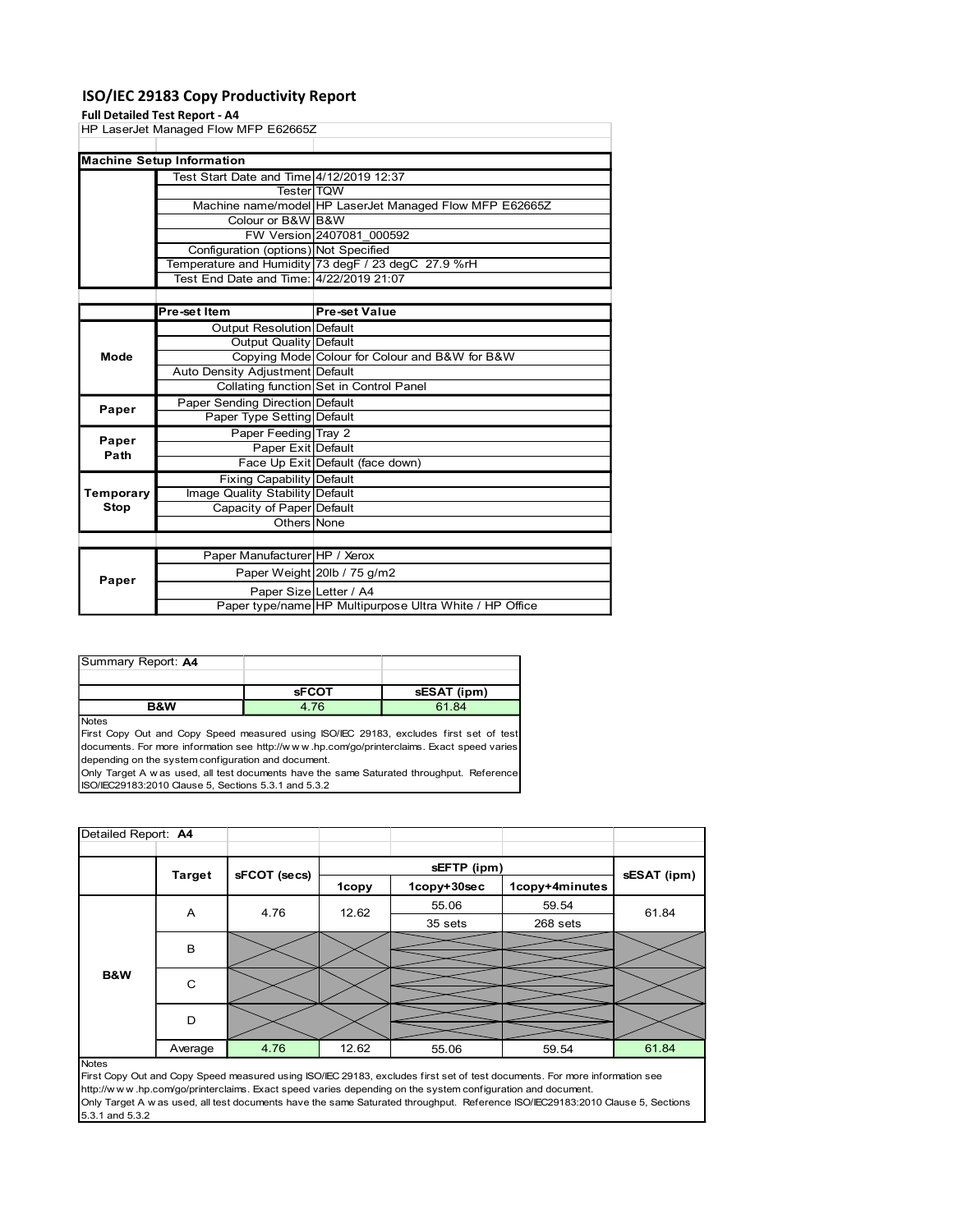# **ISO/IEC 24735 Copy Productivity Report**

**Full Detailed Test Report ‐ LETTER**

| <b>Machine Setup Information</b>         |                                                                 |
|------------------------------------------|-----------------------------------------------------------------|
| Test Start Date and Time 4/12/2019 13:14 |                                                                 |
| <b>TesterITQW</b>                        |                                                                 |
|                                          | Machine name/model HP LaserJet Managed Flow MFP E62665Z         |
| Colour or B&W B&W                        |                                                                 |
|                                          | FW Version 2407081 000592                                       |
| Configuration (options) Not Specified    |                                                                 |
|                                          | Temperature and Humidity 73 degF / 23 degC 27.9 %rH             |
| Test End Date and Time: 4/22/2019 21:38  |                                                                 |
|                                          |                                                                 |
| Pre-set Item                             | Pre-set Value                                                   |
| <b>Output Resolution Default</b>         |                                                                 |
| Output Quality Default                   |                                                                 |
| Copying Mode Default                     |                                                                 |
| Auto Density Adjustment Default          |                                                                 |
|                                          | Collating function Activated (if not activated in default mode) |
| Paper Sending Direction Default          |                                                                 |
| Paper Type Setting Default               |                                                                 |
|                                          | Paper Feeding Standard cassette                                 |
|                                          | Paper Exit Standard exit tray                                   |
| Face Up Exit Default                     |                                                                 |
| <b>Fixing Capability Default</b>         |                                                                 |
| Image Quality Stability Default          |                                                                 |
| Capacity of Paper Default                |                                                                 |
|                                          | Others Default                                                  |
|                                          |                                                                 |
| Paper Manufacturer HP / Xerox            |                                                                 |
|                                          | Paper Weight 20lb / 75 g/m2                                     |
| Paper Size Letter / A4                   |                                                                 |

| <b>ISO/IEC 24735 Copy Productivity Report</b> |         |                                                     |            |                  |                  |                 |
|-----------------------------------------------|---------|-----------------------------------------------------|------------|------------------|------------------|-----------------|
| Detailed Report: LETTER                       |         |                                                     |            |                  |                  |                 |
|                                               | Copying | FSOT (secs)                                         |            | EFTP (ipm)       |                  | ESAT (ipm)      |
|                                               | Mode    | 1 set only                                          | 1 set only | 1 set + $30$ sec | 1 set + $4min$   | $1$ set + 30sec |
| <b>Color Mode</b>                             | 1:1     |                                                     | (1 set)    |                  |                  |                 |
|                                               | 1:2     |                                                     | (1 set )   |                  |                  |                 |
|                                               | 2:2     |                                                     | (1 set )   |                  |                  |                 |
|                                               | 1:1     | 7.77                                                | 30.88      | 57.82<br>10 sets | 63.67<br>68 sets | 65.60           |
| <b>B&amp;W</b> mode                           | 1:2     | 10.59                                               | 22.66      | 48.86<br>9 sets  |                  | 58.44           |
|                                               | 2:2     | 13.39                                               | 17.90      | 45.54<br>9 sets  |                  | 58.40           |
| <b>Notes</b>                                  |         | Reports located: http://www.hp.com/go/printerclaims |            |                  |                  |                 |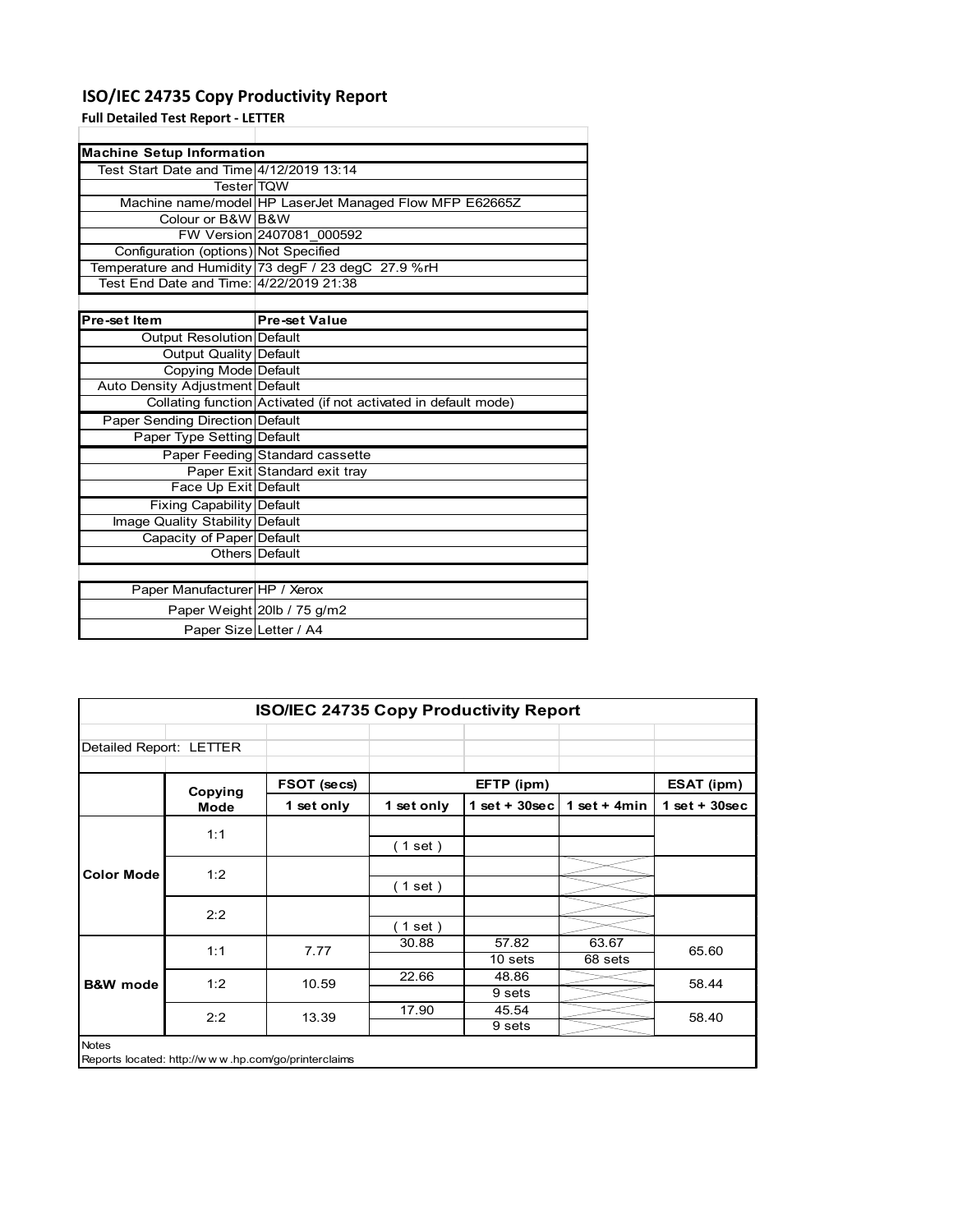## **ISO/IEC 24735 Copy Productivity Report**

**Full Detailed Test Report ‐ A4**

| <b>Machine Setup Information</b>         |                                                                 |
|------------------------------------------|-----------------------------------------------------------------|
| Test Start Date and Time 4/12/2019 13:14 |                                                                 |
| <b>TesterITQW</b>                        |                                                                 |
|                                          | Machine name/model HP LaserJet Managed Flow MFP E62665Z         |
| Colour or B&W B&W                        |                                                                 |
|                                          | FW Version 2407081 000592                                       |
| Configuration (options) Not Specified    |                                                                 |
|                                          | Temperature and Humidity 73 degF / 23 degC 27.9 %rH             |
| Test End Date and Time: 4/22/2019 21:38  |                                                                 |
|                                          |                                                                 |
| Pre-set Item                             | <b>Pre-set Value</b>                                            |
| Output Resolution Default                |                                                                 |
| <b>Output Quality Default</b>            |                                                                 |
| Copying Mode Default                     |                                                                 |
| Auto Density Adjustment Default          |                                                                 |
|                                          | Collating function Activated (if not activated in default mode) |
| Paper Sending Direction Default          |                                                                 |
| Paper Type Setting Default               |                                                                 |
|                                          | Paper Feeding Standard cassette                                 |
|                                          | Paper Exit Standard exit tray                                   |
| Face Up Exit Default                     |                                                                 |
| <b>Fixing Capability Default</b>         |                                                                 |
| Image Quality Stability Default          |                                                                 |
| Capacity of Paper Default                |                                                                 |
|                                          | Others Default                                                  |
|                                          |                                                                 |
| Paper Manufacturer HP / Xerox            |                                                                 |
|                                          | Paper Weight 20lb / 75 g/m2                                     |
| Paper Size Letter / A4                   |                                                                 |

| <b>ISO/IEC 24735 Copy Productivity Report</b> |                 |                                                     |            |                  |                  |                   |
|-----------------------------------------------|-----------------|-----------------------------------------------------|------------|------------------|------------------|-------------------|
| Detailed Report: A4                           |                 |                                                     |            |                  |                  |                   |
|                                               | Copying<br>Mode | FSOT (secs)                                         |            | EFTP (ipm)       |                  | <b>ESAT (ipm)</b> |
|                                               |                 | 1 set only                                          | 1 set only | 1 set + $30$ sec | 1 set + 4 $min$  | $1$ set + 30sec   |
|                                               | 1:1             |                                                     | (1 set)    |                  |                  |                   |
| Colour<br>Mode                                | 1:2             |                                                     | (1 set)    |                  |                  |                   |
|                                               | 2:2             |                                                     | (1 set )   |                  |                  |                   |
|                                               | 1:1             | 8.31                                                | 28.90      | 54.45<br>9 sets  | 59.73<br>64 sets | 61.67             |
| <b>B&amp;W</b> mode                           | 1:2             | 11.01                                               | 21.78      | 45.50<br>8 sets  |                  | 55.58             |
|                                               | 2:2             | 13.88                                               | 17.28      | 42.76<br>8 sets  |                  | 55.74             |
| <b>Notes</b>                                  |                 | Reports located: http://www.hp.com/go/printerclaims |            |                  |                  |                   |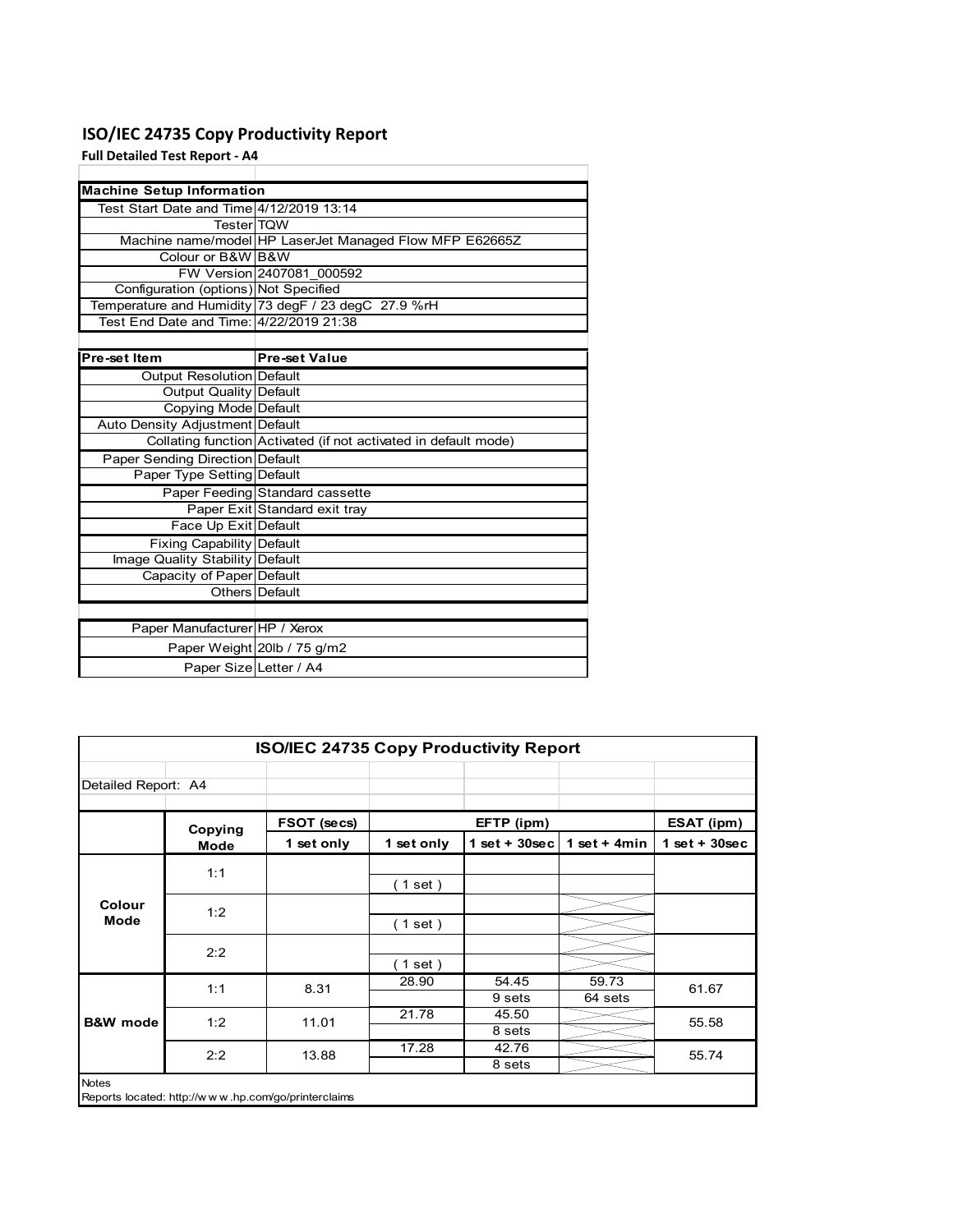#### **ISO/IEC 17991 Scanning Productivity Report**

#### **Full Detailed Test Report ‐ LETTER**

|            | <b>Machine Setup Information</b> |                                          |  |  |
|------------|----------------------------------|------------------------------------------|--|--|
|            | Test Start Date and Time         | 4/16/2019 18:32                          |  |  |
|            | Tester                           | TQW                                      |  |  |
|            | Machine name/model               | HP LaserJet Managed Flow MFP E62665Z     |  |  |
|            | Colour or B&W                    | B&W                                      |  |  |
|            | Configuration (options)          | Default                                  |  |  |
|            | Temperature and Humidity         | 73 degF / 23 degC 27.9 %rH               |  |  |
|            | Voltage                          | 110V                                     |  |  |
|            | Test End Date and Time           | 4/17/2019 13:04                          |  |  |
|            |                                  |                                          |  |  |
|            | <b>Preset Item</b>               | <b>Preset Value</b>                      |  |  |
|            | Scanning resolution              | default (200 dpi)                        |  |  |
|            | Colour or grey scale/B&W         | default (colour)                         |  |  |
| Mode       | Duplex / simplex                 | default (simplex)                        |  |  |
| and        | Original page size               | default (A4)                             |  |  |
| Setting    | Paper feed orientation           | default (long edge)                      |  |  |
|            | Scan destination                 | default (shared network)                 |  |  |
|            | Storing File Type                | default (PDF-multi)                      |  |  |
|            | Auto scan quality adjustment     | default (factory preset default setting) |  |  |
| <b>ADF</b> | Paper feed direction             | default (long edge)                      |  |  |
|            | Output orientation               | default                                  |  |  |
| Paper-path | Scanning unit                    | default (duplex ADF)                     |  |  |

| ISO/IEC 17991 - Scan Summary Report: ADF Productivity Measuremen |
|------------------------------------------------------------------|
|------------------------------------------------------------------|

| <b>Summary Report: Letter</b>                                                  |                       |                      |              |                           |  |
|--------------------------------------------------------------------------------|-----------------------|----------------------|--------------|---------------------------|--|
|                                                                                |                       | <b>Scanning Mode</b> |              | <b>Measurement result</b> |  |
|                                                                                | File format           | Resolution           | Scanning     | scESAT 30secA             |  |
|                                                                                | version               |                      | side         | (ipm)                     |  |
| Colour                                                                         | <b>PDF 1.4</b><br>200 |                      | single sided | 94.46                     |  |
|                                                                                |                       |                      | double sided | 189.09                    |  |
| <b>B&amp;W</b>                                                                 | <b>PDF 1.4</b>        | 200                  | single sided | 94.10                     |  |
|                                                                                |                       |                      | double sided | 189.22                    |  |
| <b>Notes</b><br>1) For more information can http://www.bp.com/ac/printeralaims |                       |                      |              |                           |  |

1) For more information see http://w w w .hp.com/go/printerclaims. 2) For the B/W results, the device scan setting is set to "Scan in B/W".

### **ISO/IEC 17991 - Scan Summary Report: Network Folder Productivity Measurement**

| <b>Summary Report: Letter</b> |                      |            |              |                           |                  |               |
|-------------------------------|----------------------|------------|--------------|---------------------------|------------------|---------------|
|                               | <b>Scanning Mode</b> |            |              | <b>Measurement result</b> |                  |               |
|                               | File format          | Resolution | Scanning     | scEFTP 30secF             | File size 30secF | Number of     |
|                               | version              |            | side         | (ipm)                     | (Mbyte)          | Sets (30secF) |
| Colour                        | <b>PDF 1.4</b>       | 200        | single sided | 65.93                     | 5.54             | 13.00         |
|                               |                      |            | double sided | 110.65                    | 9.82             | 25.00         |
|                               | <b>PDF 1.4</b>       | 200        | single sided | 73.39                     | 2.43             | 13.00         |
| B&W                           |                      |            | double sided | 117.99                    | 4.67             | 25.00         |
| Notes                         |                      |            |              |                           |                  |               |

Notes 1) For more information see http://w w w .hp.com/go/printerclaims. 2) For the B/W results, the device scan setting is set to "Scan in B/W".

| ISO/IEC 17991 - Scan Full Report: ADF Productivity Measurement |                        |                      |                     |                       |                           |                        |
|----------------------------------------------------------------|------------------------|----------------------|---------------------|-----------------------|---------------------------|------------------------|
| <b>Summary Report: Letter</b>                                  |                        |                      |                     |                       |                           |                        |
|                                                                |                        | <b>Scanning Mode</b> |                     |                       | <b>Measurement result</b> |                        |
|                                                                | File format<br>version | Resolution           | Scanning<br>side    | scEFTP 1setA<br>(ipm) | scEFTP 30secA<br>(ipm)    | scESAT 30secA<br>(ipm) |
| Colour                                                         | <b>PDF 1.4</b>         |                      | single sided        | 43.14                 | 87.19                     | 94.46                  |
|                                                                |                        |                      | 200<br>double sided | 54.22                 | 172.96                    | 189.09                 |
| B&W                                                            | <b>PDF 1.4</b>         | 200                  | single sided        | 44.69                 | 87.46                     | 94.1                   |
|                                                                |                        |                      | double sided        | 54.93                 | 173                       | 189.22                 |

Notes 1) For more information see http://w w w .hp.com/go/printerclaims. 2) For the B/W results, the device scan setting is set to "Scan in B/W".

| <b>Summary Report: Letter</b> |                        |                      |                              |                       |                                         |              |                               |
|-------------------------------|------------------------|----------------------|------------------------------|-----------------------|-----------------------------------------|--------------|-------------------------------|
|                               |                        | <b>Scanning Mode</b> |                              |                       | <b>Measurement result</b>               |              |                               |
|                               | File format<br>version | Resolution           | Scanning<br>side             | scFFTP 1setF<br>(ipm) | scEFTP 30secF File size 30secF<br>(ipm) | (Mbyte)      | Number of<br>Sets<br>(30secF) |
| Colour                        | <b>PDF 1.4</b>         | 200                  | single sided<br>double sided | 27.36<br>29.20        | 65.93<br>110.65                         | 5.54<br>9.82 | 13<br>25                      |
| <b>B&amp;W</b>                | <b>PDF 1.4</b>         | 200                  | single sided<br>double sided | 30.05<br>33.07        | 73.39<br>117.99                         | 2.43<br>4.67 | 13<br>25                      |

1) For more information see http://w w w .hp.com/go/printerclaims. 2) For the B/W results, the device scan setting is set to "Scan in B/W".

|            | <b>Test System Parameters</b> |                                        |  |  |
|------------|-------------------------------|----------------------------------------|--|--|
|            | Item                          | Value                                  |  |  |
|            | Computer name                 | HP Z240 SFF Workstation                |  |  |
|            | Processor                     | Intel Core i7 -6770, 3.4 GHz           |  |  |
|            | System Chip Set               | Intel SKL/KBL Mobile/Desktop           |  |  |
|            | System Board                  | system devices, default system BIOS    |  |  |
|            | <b>System Memory</b>          | 8 GB                                   |  |  |
| System     | Hard Drive Subsystem          | Turbo Drive G2 256GB PCIe SSD          |  |  |
|            | Video Subsystem               | Microsoft Basic Display Adaptor        |  |  |
|            | <b>Optical Drive</b>          | HP HLDS DVDRW GUD1N                    |  |  |
|            | I/O Subsystem                 | <b>Builtin</b>                         |  |  |
|            | USB Subsystem                 | USB 2.0/3.0                            |  |  |
|            | <b>Operating System</b>       | Win 10 Enterprise 64 Bit (10240)       |  |  |
|            | Location of network folder    | PC                                     |  |  |
|            | Internet Protocol             | IP <sub>v4</sub>                       |  |  |
| Scanning   | <b>Transfer Protocol</b>      | <b>SMB</b>                             |  |  |
| Device     | Hub                           | <b>Trendnet Router and Gbit Switch</b> |  |  |
| Connection | Network Speed                 | TCP 10/1000 Mbit Ethernet              |  |  |
|            | <b>Connetion Cable</b>        | Cat6 Straight cable                    |  |  |
|            | Wireless router               | No use                                 |  |  |
|            | Others                        | No use                                 |  |  |